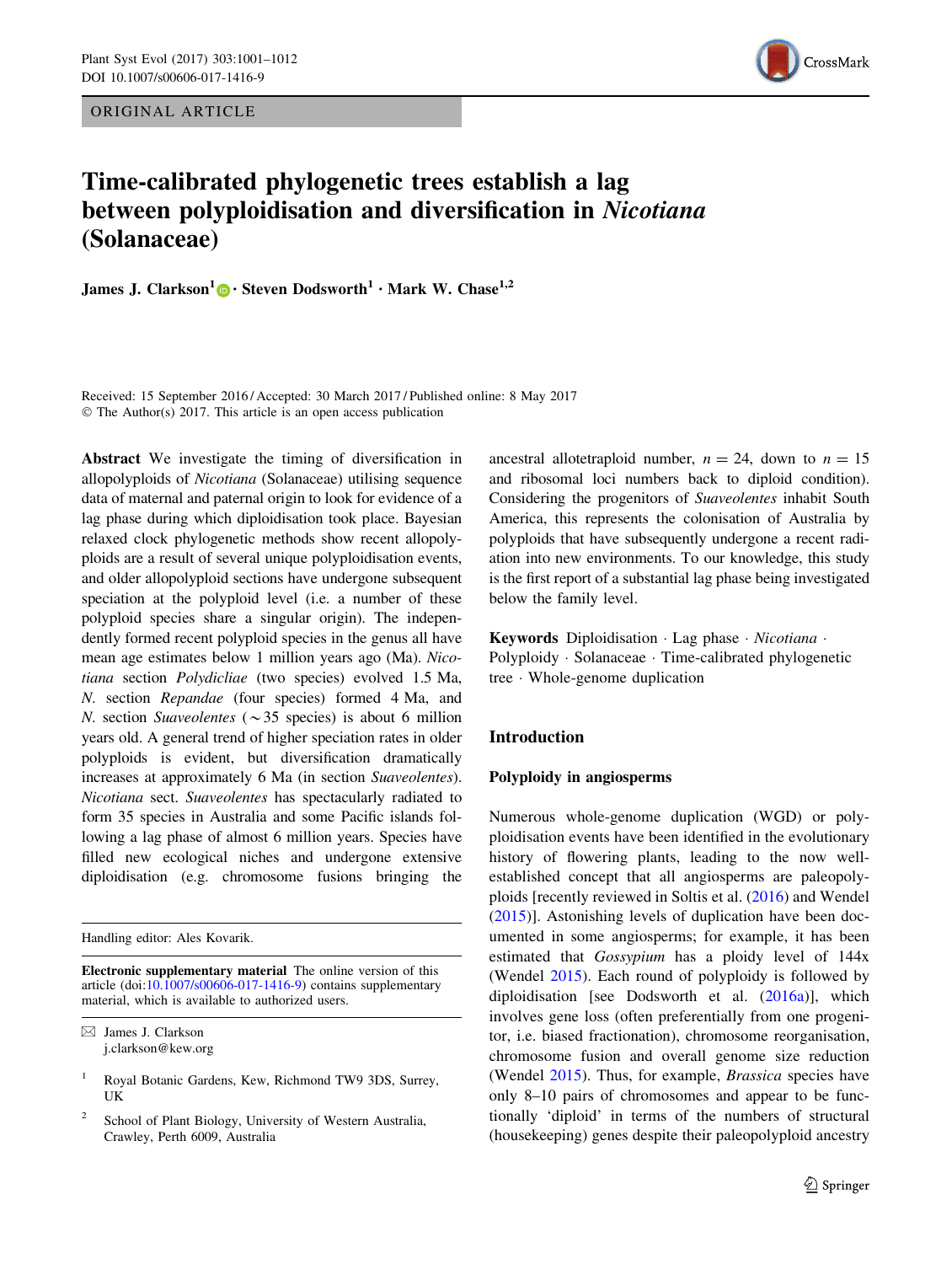(they have an estimated ploidy level of 288x; Wendel [2015\)](#page-11-0). The extensive literature on isozymes (Hamrick and Godt [1989;](#page-10-0) Soltis and Soltis [1990](#page-11-0)), which looks at a set of standard housekeeping (structural) loci, documents that most angiosperms exhibit little evidence of being paleopolyploid.

Studies of diversification rates across angiosperm phylogenetic trees suggest polyploidy may facilitate bursts of speciation. Often species-poor clades are sister to clades that have undergone WGD and subsequently formed species-rich clades (Soltis et al. [2009\)](#page-11-0). However, mounting evidence suggests species radiations do not immediately follow polyploid events, but rather appear after a fairly substantial time lag. The 'WGD radiation lag-time model' was proposed by Schranz et al. [\(2012](#page-11-0)) and stated that increased rates of lineage diversification only become evident after a lag phase that is typically measured in millions of years. Using cases from five plant families (Asteraceae, Brassicaceae, Fabaceae, Poaceae and Solanaceae), Schranz et al. ([2012\)](#page-11-0) suggested that post-lag radiations are often correlated with changing environmental conditions and migration to new areas. Diversification rates are known to be highly variable across the angiosperm tree of life. A formal diversification rates analysis using stepwise AIC (Akaike Information Criterion) identified rapid radiations within other radiations, termed 'nested radiations' by Tank et al. [\(2015](#page-11-0)). Increases in net diversification rates tend to follow a lag phase post-polyploidisation, adding support to the previously proposed model (Schranz et al. [2012](#page-11-0); Tank et al. [2015\)](#page-11-0). It therefore seems probable that at the genomic level the progression of events associated with diploidisation is an important factor in understanding the lag phase (Dodsworth et al. [2016a](#page-10-0)).

Genomic studies have provided a wealth of information about the rounds of polyploidy and diploidisation that have occurred during angiosperm evolution, but some limitations are insurmountable when studying ancient paleopolyploids. One problem is that the diploid progenitors of angiosperm paleopolyploids are unknown due to the long timeframes involved, which limits studies comparing the advantages conferred by polyploidy. For example, the diploid progenitors of the well-studied Arabidopsis thaliana (Brassicaceae) remain unknown and are most likely extinct. We therefore investigate the lag phase in a group of angiosperms, Nicotiana (Solanaceae), in which diploid progenitors and their polyploid descendants are known in order to tease apart the complex factors involved.

#### Polyploidy in Nicotiana

Our study system is the well-characterised genus Nicotiana (Solanaceae), which comprises approximately 75 species, 48% of which are allotetraploids (36 species). Close relatives of the diploid progenitors are known for all these allotetraploids with the exception of the maternal progenitor of Suaveolentes (Clarkson et al. [2010](#page-10-0); Kelly et al. [2013](#page-10-0)). Some allopolyploids are recent and have no close polyploid relatives, whereas others appear to be much older and numerous, the result of speciation at the polyploid level. Polyploidy and diploidisation have been the subject of study in the genus for around two decades: chromosome arm translocations (Lim et al. [2004\)](#page-10-0), homoploid hybridisation (Clarkson et al. [2010\)](#page-10-0), intergenic recombination (Kelly et al. [2010\)](#page-10-0), concerted evolution (Kovarik et al. [2004](#page-10-0)), long-term diploidisation of genomic repeats (Clarkson et al. [2005](#page-10-0); Dodsworth et al. [2016a\)](#page-10-0), progenitor determination (Kelly et al. [2013\)](#page-10-0), maternal genome donors (Clarkson et al. [2004](#page-10-0)), elimination of genomic repeats (Renny-Byfield et al. [2011](#page-11-0)), the phylogenetic signal in repeats (Dodsworth et al. [2015,](#page-10-0) [2016b](#page-10-0)), floral evolution (McCarthy et al. [2015](#page-11-0)), morphological character evolution (Marks et al. [2011a](#page-11-0); McCarthy et al. [2016](#page-11-0)), biogeography (Ladiges et al. [2011](#page-10-0)) and genome size changes (Leitch et al. [2008](#page-10-0)). An earlier paper (Clarkson et al. [2005](#page-10-0)) focused on the timing of polyploid events for a subset of polyploids in Nicotiana, using nonparametric rate smoothing (NPRS), but recent advances in molecular clock analysis make another study of this subject in the genus as a whole timely.

## Time-calibrated phylogenetic trees and Nicotiana

Establishment of a timeframe for the progression of postpolyploidisation events discussed above will inform our understanding of biogeography, ecological niche differentiation and morphological diversification in Nicotiana. We know from present-day species distribution data for the genus that some species (both diploids and allopolyploids) appear to have undergone long-distance dispersal events (Clarkson et al. [2010](#page-10-0)). A previous study of Nicotiana section Repandae (Clarkson et al. [2005\)](#page-10-0) used sister pairs of species on volcanic islands of known age and the continent as calibration points in order to yield maximum ages for polyploidisation. Nicotiana cordifolia is endemic to the island of Masafuera (formed approximately 2.4 million years ago; Ma) and is sister to the mainland (Chilean) N. solanifolia. Nicotiana stocktonii and N. nesophila are endemic to the Revillagigedo Islands (formed approximately 1.1 Ma) and are sister to mainland (Mexican) N. repanda (Clarkson et al. [2005\)](#page-10-0), which yielded a maximum age for N. sect. Repandae of 5 Ma. However, our 2005 study presented only a few dates relevant to species of section Repandae, with further dates yielded by this analysis quoted in our later publication (Leitch et al. [2008\)](#page-10-0). It should be noted that no time-calibrated phylogenetic trees were ever published for Nicotiana as a whole from our previous study.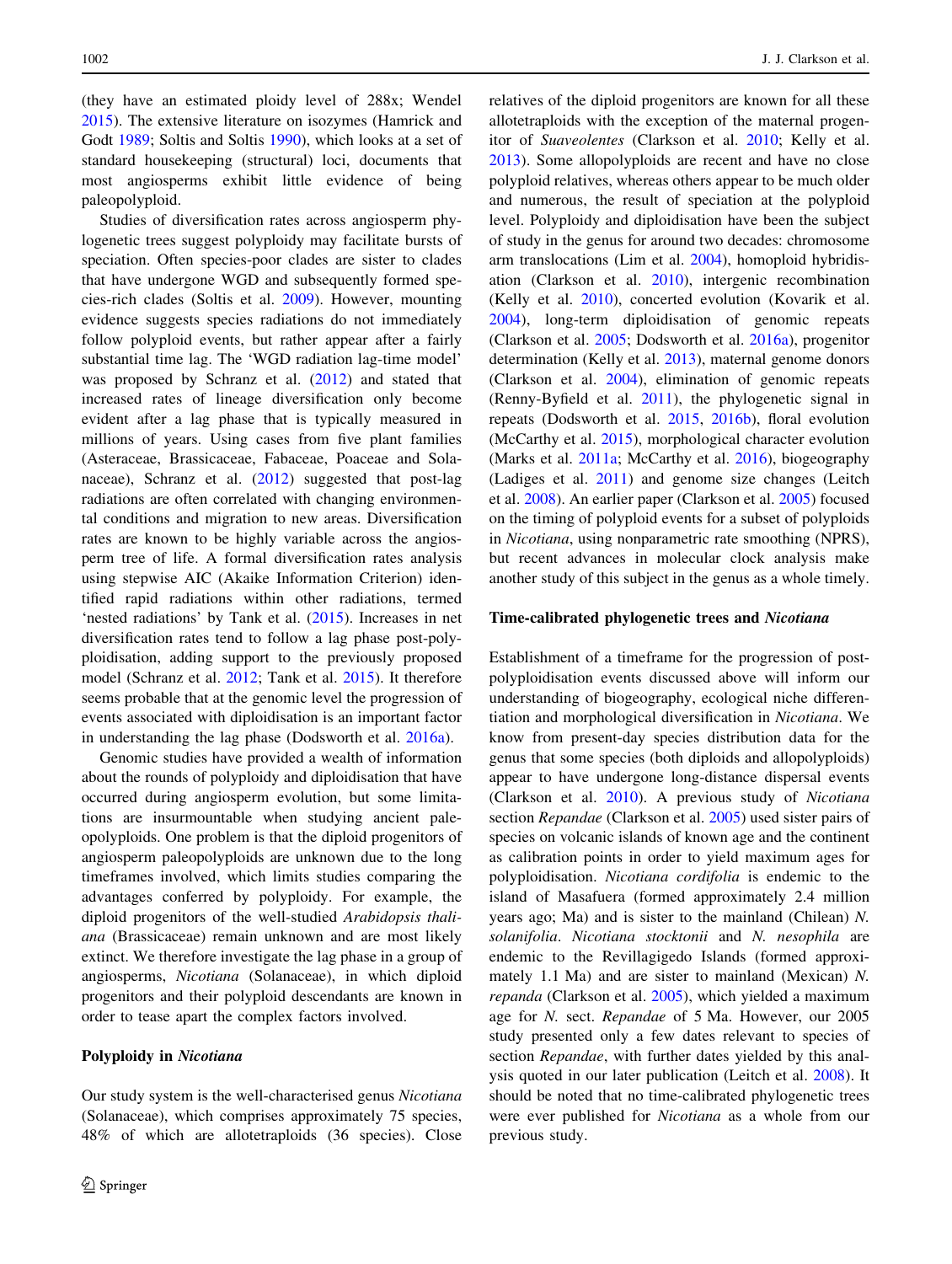A phylogenetic analysis of all genera of Solanaceae calibrated with two fossil calibration points (Särkinen et al. [2013\)](#page-11-0) has revealed age estimates for Nicotiana and related genera. However, dates within Nicotiana are problematic and unreliable in that study due to the low levels of variation and potential incongruence of the loci combined [see tree in Supplementary Data File two of Särkinen et al. [\(2013](#page-11-0))]. The current study is based on three of our previously published DNA sequence datasets (Clarkson et al. [2004,](#page-10-0) [2010](#page-10-0); Kelly et al. [2013](#page-10-0)). Our intention is to produce time-calibrated phylogenetic trees using both maternally (plastid DNA) and biparentally inherited (low copy nuclear) loci. The main questions under investigation are:

- 1. Do both the maternally and paternally inherited loci yield similar ages for polyploids in Nicotiana? (i.e. evidence of consistency between datasets).
- 2. Are the dates consistent with external geological dates? (e.g. volcanic islands of known age).
- 3. Is there evidence of a lag phase following polyploidisation and preceding diversification?
- 4. Can we correlate specific diploidisation processes with the different ages of polyploids?

# Materials and Methods

## Preparation of sequence matrices

In order to produce a robust, well-resolved and well-supported nuclear phylogenetic analysis, the sequences from two previous datasets, nuclear-encoded plastid-expressed glutamine synthetase  $(GS)$  from Clarkson et al.  $(2010)$  $(2010)$  and leafy/floricaula (LFY) from Kelly et al. [\(2013](#page-10-0)), were combined. The DNA sequences used in both studies were produced from the same accession, thus reducing sampling error. The combined nuclear matrix required some taxon pruning largely of GS sequences because the published GS dataset had 94 terminals, whereas that for LFY had 70 terminals. A recombinant GS sequence was previously detected for the diploid N. acuminata (Clarkson et al. [2010\)](#page-10-0), and so this taxon was removed from the matrix. This diploid is not a progenitor of any allopolyploids and therefore will not affect the dates yielded for allopolyploid groups. Allotetraploid N. arentsii is absent from the LFY dataset (due to PCR failure), and therefore, this species was entirely removed from the nuclear dataset. This step was taken rather than using missing data because time-calibrated analyses can be sensitive to missing data, causing errors in calculation of branch lengths. The accession labelled N. debneyi in GS and N. forsteri in LFY are based on the same DNA sample; the former name is now considered a synonym of the latter (Marks [2010](#page-10-0)).

The origin of the maternal progenitor of N. section Suaveolentes is complex (Kelly et al. [2013\)](#page-10-0). Breaking GS into the two pieces indicated by recombination break points results in the maternal progenitor of N. sect. Suaveolentes being related to two diploid sections:  $GS\,5'$  falls with N. sect Petunioides, whereas  $GS$  3' with N. sect Trigonophyllae. LFY places them with N. sylvestris (for both 'maternal' and 'paternal' copies of the locus), ADH with Petunioides, nrITS with Alatae, WAXY with Alatae and plastid with Noctiflorae. Therefore, this diploid progenitor was probably a hybrid species at the homoploid (diploid) level (Kelly et al. [2013\)](#page-10-0). In view of the uncertainty and incongruence detected in previous studies, we therefore decided to use only the paternal copy for each allotetraploid in the combined nuclear analysis. The maternal and paternal progenitors of each allopolyploid are known from previous studies (Clarkson et al. [2010;](#page-10-0) Kelly et al. [2013\)](#page-10-0). This information was used to identify copies and then remove the maternal copies from all allopolyploids in the nuclear dataset.

Diploid section Undulatae was removed from the combined nuclear dataset due to strongly supported incongruence between the two nuclear regions (GS and LFY). In the GS dataset, Undulatae and Paniculatae form a well-supported clade with PP 1.00 (Clarkson et al. [2010](#page-10-0)), which is congruent with all other phylogenetic datasets (e.g. plastid, Clarkson et al. [2004](#page-10-0)). However, the LFY dataset places Undulatae sister to section Tomentosae (Kelly et al. [2013\)](#page-10-0) with high support (PP 1.00). Only two species of Undulatae were present in the LFY dataset (N. undulata and N. thyrsiflora), and therefore, the loss of this section represents only a small loss in overall species number for the combined nuclear dataset.

The second data matrix used in this study was the plastid DNA matrix of (Clarkson et al. [2004\)](#page-10-0). This dataset consists of the following five plastid regions: matK, ndhF, trnS-G spacer, trnL intron and trnL-F spacer. This data matrix has the broadest taxon sampling: 55 species of Nicotiana plus 24 species of tribe Anthocercideae (the sister taxon of Nicotiana) and four more divergent Solanaceae outgroup taxa. Two artificial hybrids  $(N. \times \text{ sanderae}$  and  $N. \times$  *digluta*) were removed from the dataset because they are not relevant to this study. All sequences used in this study are available at EMBL [\(http://www.ebi.ac.uk/](http://www.ebi.ac.uk/)).

The nucleotide substitution models used for Bayesian relaxed clock analyses of the datasets were determined using MrModeltest v2.3 (Nylander [2008\)](#page-11-0). The models selected for GS were: codon position  $1 = HKY$ , codon positions 2 and  $3 = K80$ , introns = GTR +  $\Gamma$ . Models identified for the LEAFY dataset were codon position 1, 3 and introns = GTR +  $\Gamma$ , codon position 2 = GTR. Models identified for the plastid dataset were: codon position 1 and  $2 = GTR + I + \Gamma$ , codon position 3 and noncoding  $=$  GTR  $+$   $\Gamma$ .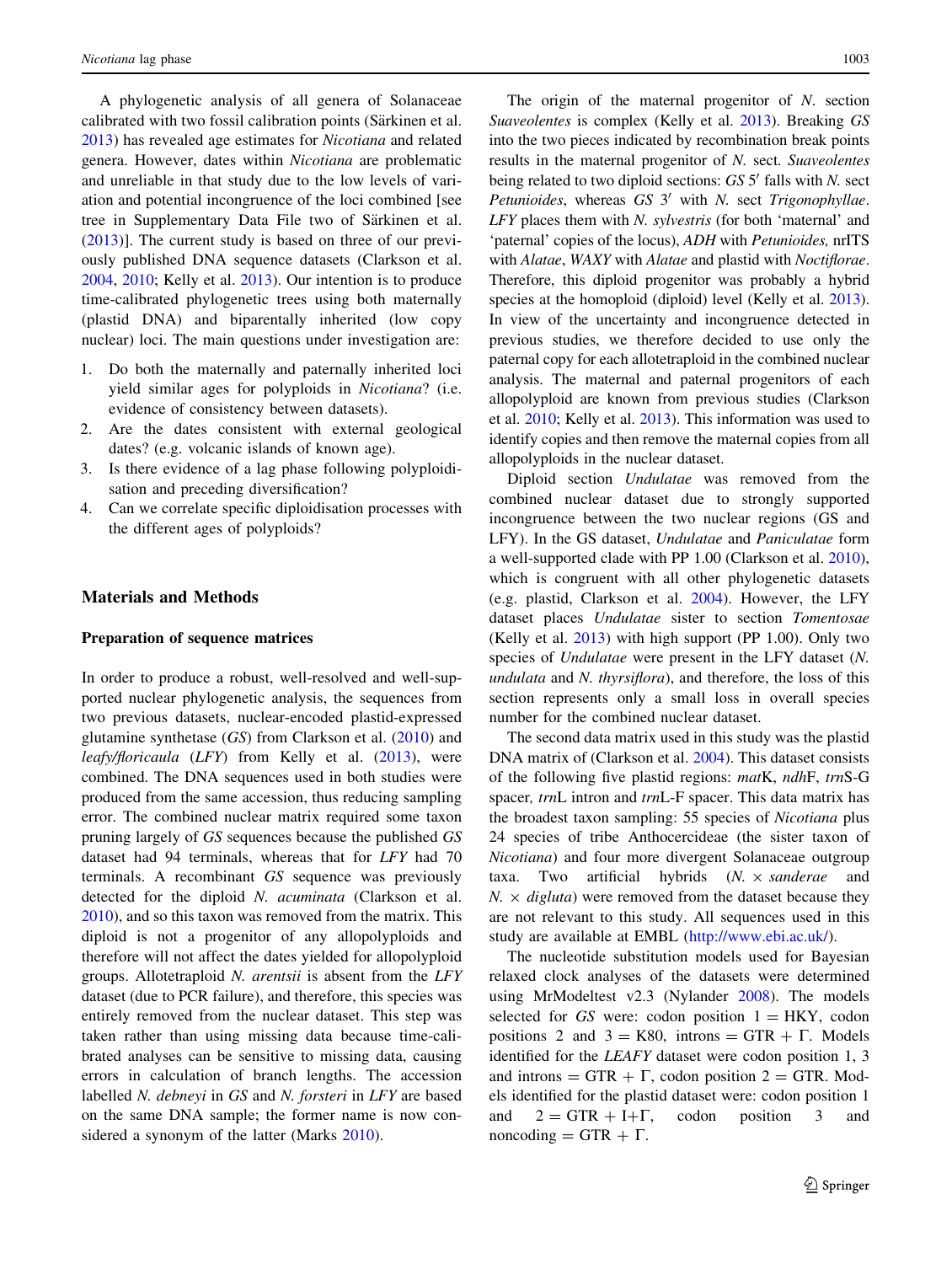#### Bootstrap analyses

A bootstrap analysis under maximum parsimony was performed on the combined nuclear dataset to give an indication whether the two regions (GS and LFY) are congruent. Previous studies in the genus showed that parsimony bootstrap percentages are more sensitive than Bayesian posterior probabilities for the detection of conflicting signal in datasets (see discussion section in Clarkson et al. [\(2010](#page-10-0))). Increased levels of support for the combined trees, in comparison with the single gene trees, indicate congruence, and decreased support levels indicate incongruence. Bootstrap analysis (Felsenstein [1985\)](#page-10-0) was performed using PAUP version 4.0b (Swofford [2001\)](#page-11-0) using the following parameters: tree-bisection-reconnection (TBR) branch swapping, simple taxon addition, 1000 bootstrap replicates and saving ten trees per replicate.

#### Bayesian relaxed clock analyses

The default Bayesian settings were used in BEAST2 version 2.4.1 (Bouckaert et al. [2014\)](#page-10-0) unless otherwise stated (see below). The tree topology and node ages are estimated simultaneously in BEAST2, and therefore, phylogenetic uncertainty can be used to assess confidence levels. Highest posterior density (HPD) was used to assess the confidence in each estimated node age because this measure acts as a Bayesian analogue of confidence intervals. It should be stressed that independent analyses were run using the nuclear dataset and the plastid dataset throughout; these two datasets were never combined. Analyses were run using the following parameters: uncorrelated log-normal relaxed clock model (to account for rate variation across the different branches), substitution models were tailored to each dataset (see previous section for full list of data partitions), birth/ death model tree prior used (this is designed to account for extinction in addition to speciation). Trees were calibrated with the Symonanthus–Nicotiana split of 15 Ma from Särkinen et al.  $(2013)$  as a secondary calibration point, using a normal distribution centred on 15 Ma with a standard deviation of one in order to reflect the uncertainty associated with the original estimate. The MCMC chain was run for 30 million generations for two independent runs. Analyses were performed on the CIPRES Science Gateway V.3.3 ([http://](http://www.phylo.org/) [www.phylo.org/](http://www.phylo.org/)). Convergence and burn-in were checked using Tracer v1.6 (Rambaut et al. [2014](#page-11-0)). A 10% burn-in was discarded, and Tree Annotator v1.8.2 (Rambaut and Drummond [2014](#page-11-0)) was used to find the maximum clade credibility (MCC) tree and to summarise the posterior samples of trees produced by BEAST2. Trees were viewed using FigTree v1.4.2 (Rambaut [2014](#page-11-0)).

Using the Symonanthus–Nicotiana 15 million years ago (Ma) calibration, the N. solanifolia–N. cordifolia maximum age that was predicted to be around 2.4 Ma based on geological data (Clarkson et al. [2005](#page-10-0)) can be evaluated. Similarly, the maximum age of the N. repanda–N. nesophila and N. stocktonii node that we predicted to be approximately 1.1 Ma based on geological data (Clarkson et al. [2005](#page-10-0)) can also be evaluated. A second pair of analyses (on the plastid and nuclear datasets), using the parameters outlined above, was performed using BEAST2 with the two geological calibration points only. This was performed to enable the cause of any age discrepancies to be identified such as differences due to the previously used NPRS method versus BEAST2 or fossil versus geological. However, it must be considered that the geological ages are maximum estimates and the fossil dates are minimum ages, and therefore, we might expect some degree of discrepancy.

The two independent age estimates, plastid and nuclear, were used to produce a combined mean age (in millions of years) for each polyploid group. Combined mean age was plotted against number of species for each polyploid group using an XY scatter plot in Excel (version 15.0.4875.1000).

# Results

# Dataset attributes

The combined nuclear matrix contained an aligned length of 2824 characters after areas of ambiguous alignment were excluded and 1066 characters (38%) were variable. The plastid matrix contained an aligned length of 4305 characters with 808 (19%) variable. The two alignments used (plastid matrix and nuclear matrix) are available at TreeBase [\(https://treebase.org/](https://treebase.org/)). The combined nuclear matrix yields a well-supported tree for the genus Nicotiana with many nodes receiving around 100% bootstrap (see Online Resource 1: Bootstrap Figure). This was a preliminary step to ensure we have a robust dataset for the subsequent time-calibrated analyses. The phylogenetic trees resulting from BEAST2 analyses of both the plastid and nuclear datasets were consistent with previous studies in the genus.

Using 15 Ma for the Symonanthus–Nicotiana split as a calibration point, these data yield an age for the N. solanifolia–N. cordifolia split at approximately 2.9 Ma for the plastid dataset (95% HPD 1.3–4.5) and c. 2.3 Ma for the nuclear dataset (95% HPD 1.1–3.2). This node was predicted to be approximately 2.4 Ma based on geological data (Clarkson et al. [2005](#page-10-0)). These data yield age estimates of c. 0.7 Ma for the plastid dataset (95% HPD 0.1–1.3) and c. 0.9 Ma for the nuclear dataset (95% HPD 0.5–1.4) for the N. repanda–N. nesophila/N. stocktonii node, which we would predict to be approximately 1.1 Ma based on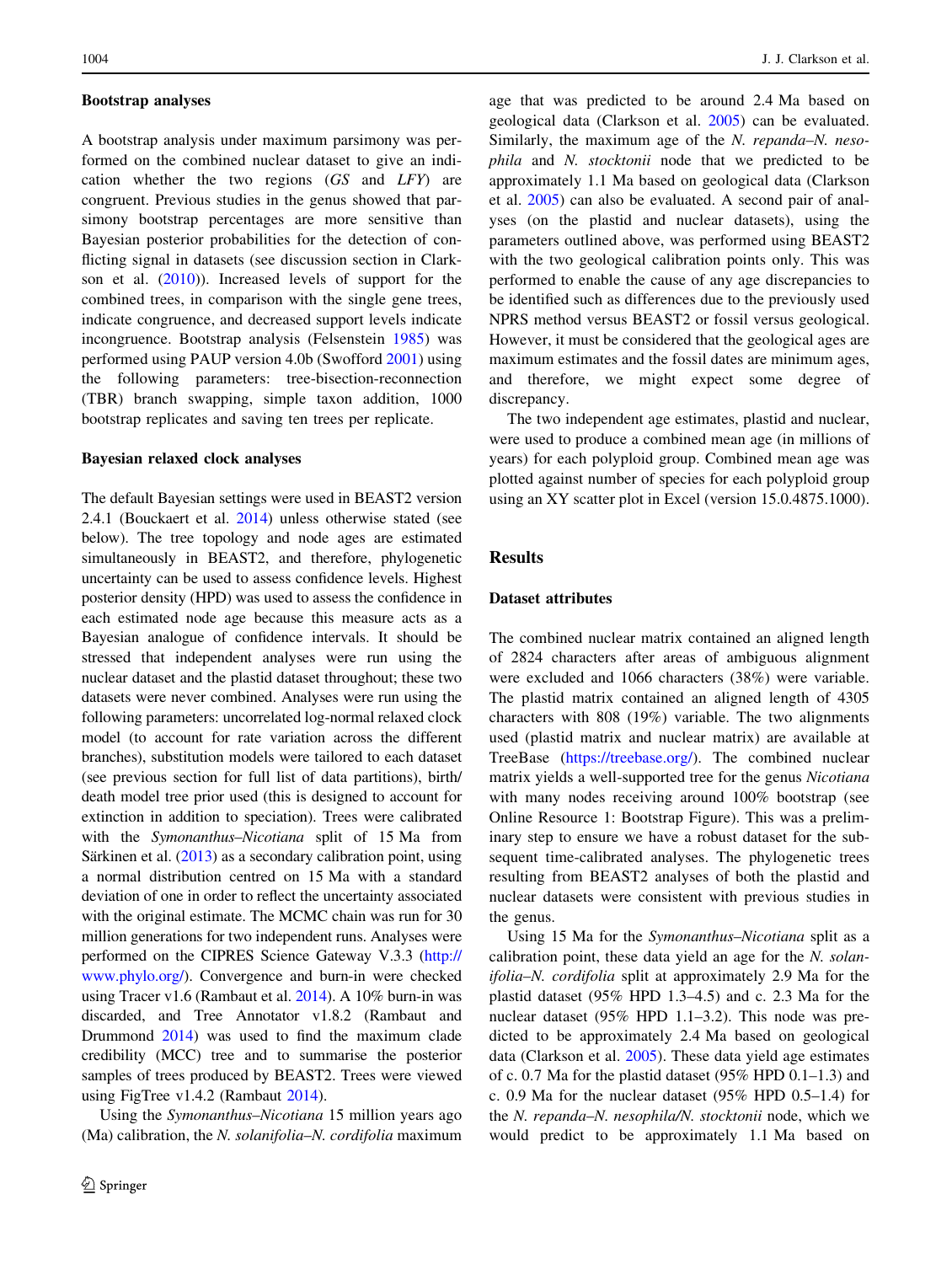geological data (Clarkson et al. [2005\)](#page-10-0). These results therefore show that the datasets yield dates that are consistent with published ages based on geological dates. The results yielded by time-calibrated analyses are summarised in Fig. [1](#page-5-0) (plastid tree) and Fig. [2](#page-6-0) (nuclear tree).

## Age estimates for allotetraploid sections

The nodes associated with divergence from the most recent common ancestor (MRCA) for each allopolyploid section (allotetraploid to diploid progenitor ages) are reported in this section. All dates presented are the mean age estimates, in millions of years, yielded by BEAST2 analyses (Figs. [1,](#page-5-0) [2](#page-6-0)). The progenitors of each allopolyploid were identified in previous studies (Clarkson et al. [2010](#page-10-0); Kelly et al. [2013](#page-10-0)). Nicotiana sect. Suaveolentes is the oldest and most speciesrich allotetraploid section with age estimates of c. 6.4 Ma from its maternal progenitor section Noctiflorae (95% HPD 4.9–8.0, Fig. [1\)](#page-5-0) and c. 5.5 Ma from its paternal progenitor N. sylvestris (95% HPD 4.4–6.9, Fig. [2](#page-6-0)). Section Repandae contains four species including two island endemics, and the section yields age estimates of c. 5.1 Ma from its maternal progenitor N. sylvestris (95% HPD 3.2–7.0) and c. 3.5 Ma from its paternal progenitor N. obtusifolia (95% HPD 2.4–4.9). Polydicliae is the only allopolyploid section found in western North America with an age of c. 1.2 Ma from its maternal progenitor N. obtusifolia (95% HPD 0.2–2.2) and c. 1.5 Ma from its paternal progenitor N. attenuata (95% HPD 0.5–2.1). Nicotiana tabacum the tobacco of commerce yields an age estimate of c. 0.4 Ma from its maternal progenitor N. sylvestris (95% HPD  $0.1-1.1$ ) and c. 0.8 Ma from its paternal progenitor N. tomentosiformis (95% HPD 0.3–1.3). Nicotiana arentsii is an allotetraploid native to the Peruvian Andes with an age estimate of c. 0.4 Ma from its maternal progenitor N. undulata (95% HPD 0.1–1.0). Nicotiana rustica is an allotetraploid native to South America with an age estimate of c. 0.6 Ma from its maternal progenitor N. paniculata (95% HPD 0.2–1.2). In each case above, progenitor species are defined as the most closely related extant diploid species to the actual progenitors of the allotetraploids. Mean age estimates for all clades (both polyploid and diploid) are displayed in Online Resources 2 and 3—Mean Age Estimates.

Combining the mean age estimates yielded by the plastid and nuclear datasets produced a combined mean age for each polyploid group in millions of years (Table [1](#page-6-0)). The two datasets are generally consistent, but there are some differences particularly for the age of Repandae. When combined mean age is plotted against the number of species per polyploid group, a general trend of more diversification is evident over time. However, N. sect. Suaveolentes in particular has undergone a rapid radiation in the last six million years to form the speciesrich group (35 species) of today (see Fig. [3\)](#page-7-0).

# Age estimates for diploid sections

The diploid ages are not the principal focus of this investigation, but are summarised here so that they can inform other studies if required. Dates for only the MRCA of each diploid section are provided (see datasets presented in Figs. [1](#page-5-0) and [2\)](#page-6-0). For a full list of species recognised in each diploid section, see Knapp et al. [\(2004](#page-10-0)). Nicotiana sect. Alatae comprises eight species (not all of which are included here), and the section yields age estimates of c. 6.2 Ma from the plastid analysis and c. 7.7 Ma from the nuclear analysis. Noctiflorae contains six species with age estimates of c. 7.2 Ma from the plastid analysis and c. 9.1 Ma from the nuclear analysis. Paniculatae comprises seven species, and the section yields age estimates of c. 7.7 Ma from the plastid analysis and c. 9.0 Ma from the nuclear analysis. Petunioides has eight species, and the section yields age estimates of c. 9.8 Ma from the plastid analysis and c. 9.1 Ma from the nuclear analysis. Sylvestres is a monotypic section containing only N. sylvestris and is c. 6.2 Ma from the plastid analysis and c. 7.7 Ma from the nuclear analysis. Tomentosae contains five species and the section yields age estimates of c. 13.0 Ma from the plastid analysis and c. 10.1 Ma from the nuclear analysis. Trigonophyllae contains two taxa (both subspecies of N. obtusifolia) with age estimates of c. 10.2 Ma from the plastid analysis and c. 10.1 Ma from the nuclear analysis. Undulatae contains a total of five species, and the section yields age estimates of c. 7.7 Ma from the plastid analysis. Data for this section are unavailable from the nuclear analysis. The difference between the age estimates yielded by the plastid and nuclear trees for these diploid sections is probably due to the alternative placement of the allopolyploids in the two analyses.

The results of geologically calibrated analyses are summarised in Online Resource 4—Geological Calibration Table. They show that the two geological calibration points yield allopolyploid ages that are generally slightly older than with the fossil-derived calibration points. Also, the error bars tend to be higher with the geological calibration particularly for the deeper nodes of the tree.

# **Discussion**

#### Age estimates in Nicotiana

Early studies using protein data estimated the genus Nicotiana originated around 75–100 Ma (Uchiyama et al. [1977](#page-11-0)), but this now clearly seems to be an error and is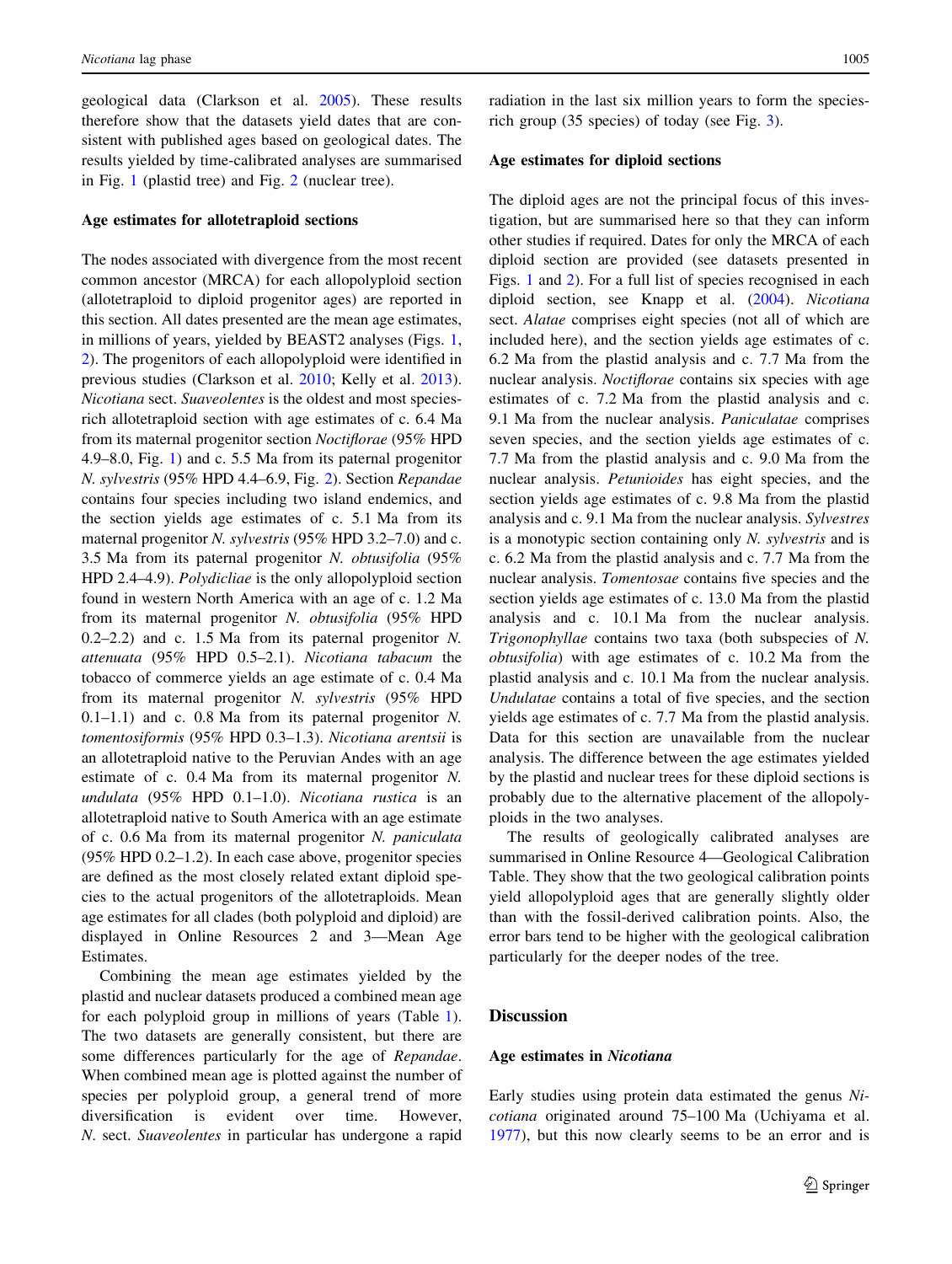<span id="page-5-0"></span>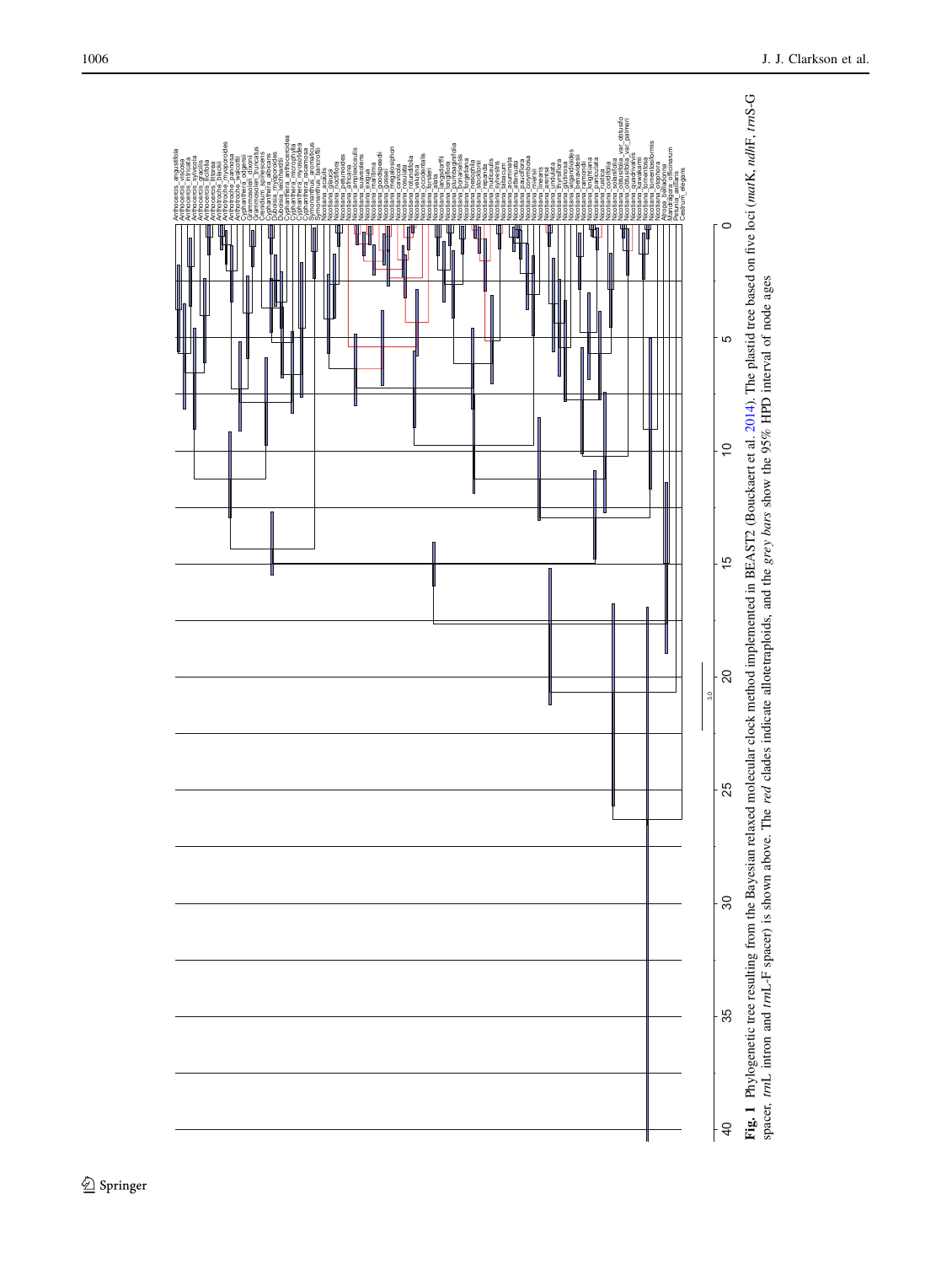<span id="page-6-0"></span>

Fig. 2 Phylogenetic tree resulting from the Bayesian relaxed molecular clock method implemented in BEAST2 (Bouckaert et al. [2014](#page-10-0)). The combined nuclear tree is shown, which is based on GS and LFY with only paternal copies included for allopolyploids. The dataset has

all maternal copies removed due to the problems associated with the maternal copy of Suaveolentes (i.e. recombinant according to Kelly et al. [\(2013](#page-10-0))). The red clades indicate allotetraploids, and the grey bars show the 95% HPD interval of node ages

Table 1 Node ages for allopolyploids yielded by time-calibrated phylogenetic analyses (BEAST2) using fossil-derived (secondary) calibration

| Taxon               | Maternal mean age<br>$(95\%$ HPD interval) | Paternal mean age<br>$(95\%$ HPD interval) | Combined mean age<br>(in million years) |
|---------------------|--------------------------------------------|--------------------------------------------|-----------------------------------------|
| <b>Suaveolentes</b> | $6.4(4.9-8.0)$                             | 5.5(4.4–6.9)                               | 6.0                                     |
| Repandae            | $5.1(3.2 - 7.0)$                           | $3.5(2.4-4.9)$                             | 4.3                                     |
| Polydicliae         | $1.2(0.2-2.2)$                             | $1.5(0.5-2.1)$                             | 1.4                                     |
| N. tabacum          | $0.4(0.1-1.1)$                             | $0.8(0.3-1.3)$                             | 0.6                                     |
| N. arentsii         | $0.4(0.1-1.0)$                             |                                            | 0.4                                     |
| N. rustica          | $0.6(0.2-1.2)$                             | $0.7(0.3-1.1)$                             | 0.7                                     |

This shows that the maternal and paternal datasets yield similar ages. The older allopolyploid groups (Suaveolentes and Repandae) yield higher mean ages for the maternal copy, but the timeline within each dataset remains. The combined mean age column displays the average age of the two progenitor datasets in million years

totally refuted by published molecular clock studies (Särkinen et al. [2013;](#page-11-0) Wikström et al. [2001](#page-11-0)). Mummenhoff and Franzke ([2007\)](#page-11-0) used nrITS sequence divergence for N. section Suaveolentes (6.5% with a range of 0.2–15.0%) and applied a standard rate of 1% ITS divergence per 0.5–1.0 Myr. They concluded that these Australian Nicotiana species are only 3.25–6.50 Myr old. Ladiges et al. [\(2011](#page-10-0)) speculated that the age of Nicotiana sect. Suaveolentes was 15 Ma based on their current distribution in Australia and an assumption that their common ancestor was already broadly distributed across the continent before the development of the Eremaean Zone, which caused fragmentation and isolation of the resulting populations, leading to formation of the modern species in that region. This age assumption is highly inconsistent with Särkinen et al. [\(2013](#page-11-0)), and in fact 15 Ma is closer to the age of the Nicotiana–Symonanthus node. Our age estimates suggest that establishment of the progenitor of N. sect. Suaveolentes in Australia occurred near the end of a round of aridification, ca. 10–7 Mya (Byrne et al. [2008\)](#page-10-0). This period was followed by a somewhat wetter period that lasted until 4 Mya, when a fully arid interior was established, and it is during this period that species diversification of N. sect. Suaveolentes occurred. This date is unusually late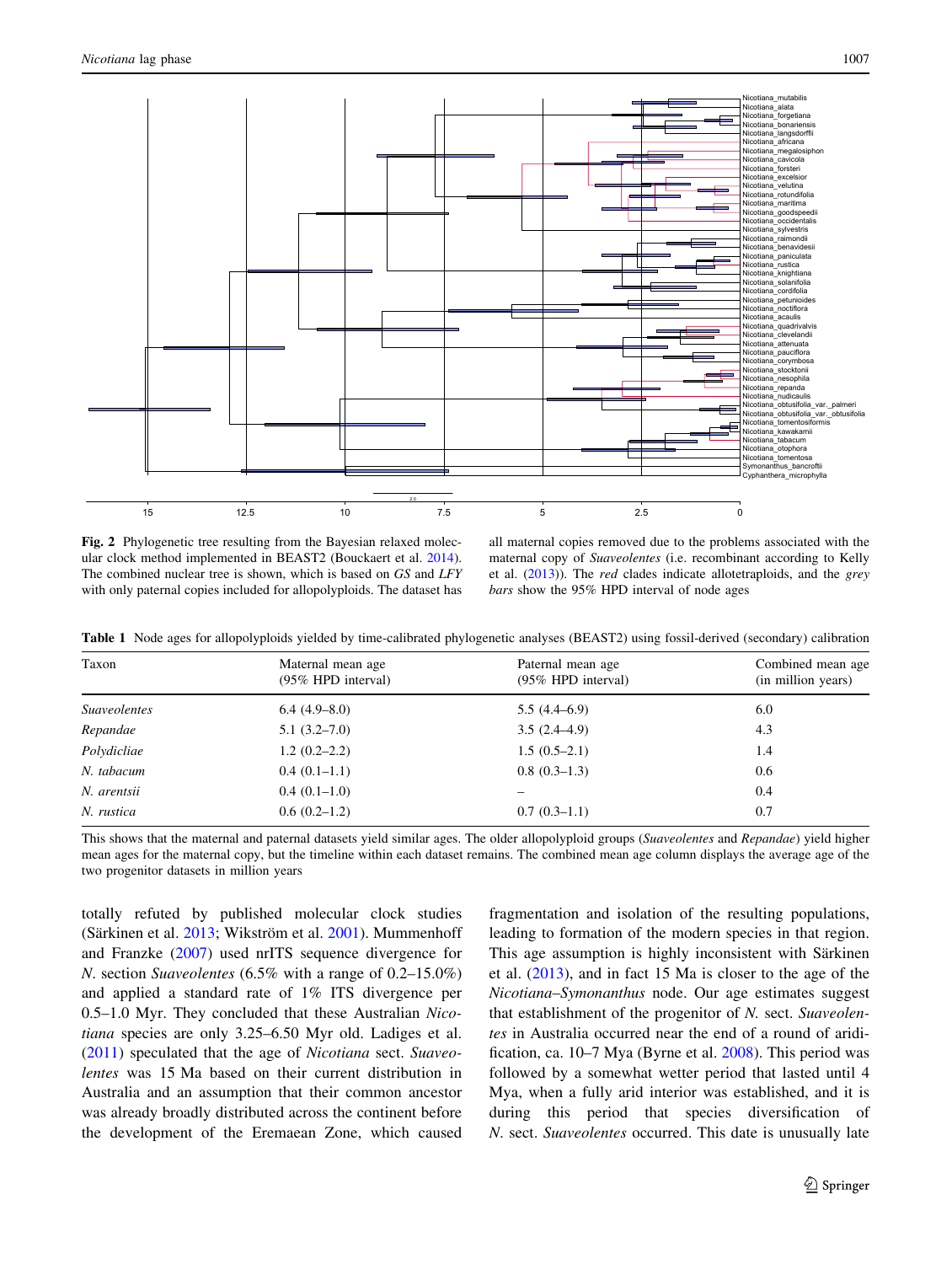<span id="page-7-0"></span>

Fig. 3 Effect of polyploid age on speciation in Nicotiana. An XY scatter graph showing the number of species resulting from each polyploidy event plotted against the estimated age of the WGD. A lag phase is evident up to approximately 4–6 Ma followed by increased diversifications rates. The numbers shown above the data points denote the number of species derived from each WGD

for speciation in the Eremaean Zone. Byrne et al. ([2008\)](#page-10-0) stated that there was no evidence to support increased rates of speciation during the Pleistocene (2.6 Mya until 12,000 years ago), but this is exactly when we detected an increased rate of speciation in N. sect. Suaveolentes. This hypothesis contrasts dramatically with that postulated by Ladiges et al. ([2011\)](#page-10-0), who assumed that the earlier molecular clock studies were incorrect, citing problems with accurate assignment of fossils as calibration points (Graur and Martin [2004;](#page-10-0) Heads [2005;](#page-10-0) Nelson and Ladiges [2009\)](#page-11-0), but our study used two methods of calibration with two independent datasets that are largely congruent among themselves about the dates of origin/establishment of N. sect. Suaveolentes in Australia. This gives our estimates of ages more credence than other such molecular clock studies. The subsequent diversification of Suaveolentes represents a novel event: a group that has responded positively to the extreme drying of the Eremaean zone in the last two million years and diversified.

As noted above, the two datasets (plastid and nuclear) analysed in this study are roughly consistent and corroborate each other (see Table [1\)](#page-6-0). These dates agree well with the volcanic island calibration points used in previous studies (Clarkson et al. [2005](#page-10-0)), which are generally older, as would be expected when comparing minimum dates from fossils with maximum dates from geological events. However, as with all time-calibrated phylogenetic approaches, the ages yielded are approximate, and inferences should be made in the context of the confidence intervals. We used a secondary calibration point due to a lack of fossil evidence for the genus, and this also introduced a degree of error. Another limitation inherent to this study stems from focusing on a genus of around 75 species because of the limited number of data points available. This can be contrasted with the much larger, angiosperm-

wide, phylogenetic datasets analysed elsewhere (e.g. Tank et al. [2015](#page-11-0)). Accepting these limitations, we feel that calibrating at a node positioned at the base of the genus rather than out at the tips as with the geological dates (see Clarkson et al. [\(2005](#page-10-0)) and Online Resource 4—Geological Calibration Table) is an intrinsically more robust approach due to the fact that the whole tree is no longer scaled according to a short branch. The timeline of ages yielded with these data reveals the single polyploid species, N. tabacum, N. rustica and N. arentsii; all have mean age estimates of less than 1 Ma. Nicotiana sect. Polydicliae (two species) is 1.5 Ma, N. sect. Repandae (four species) is 4 Ma, and N. sect. Suaveolentes (35 species) is 6 Ma (Fig. 3). The dates yielded for nodes (see Online Resource 2 and 3) are generally lower than with geological calibration (see Clarkson et al., [2005](#page-10-0), and Online Resource 4), but because geological calibration yields maximum ages, the two approaches are consistent.

A more accurate timeframe for speciation and polyploid events established by these results could aid the interpretation of newer approaches being applied to Nicotiana allopolyploids such as transcriptomic studies. A current focus is being given to the expression patterns of both young allopolyploids such as N. tabacum (Bombarely et al. [2012](#page-10-0)) and older allopolyploids such as N. benthamiana of section Suaveolentes (Nakasugi et al. [2013,](#page-11-0) [2014](#page-11-0)). In the following section, we review aspects of diploidisation that have been documented for allopolyploids of different ages in Nicotiana.

# Characteristics of allopolyploids formed less than 1 Ma: Nicotiana tabacum, N. arentsii and N. rustica

These three recently formed allopolyploids and in particular N. tabacum have been extensively studied, and since they formed under 1 Ma, they represent an early stage of the diploidisation processes. When comparing N. tabacum, N. arentsii and N rustica to their progenitor diploids, these allopolyploid genomes are clearly additive. The two parental genomes can be completely differentiated using genomic in situ hybridisation (GISH) because their repetitive elements are still sufficiently similar to those in their progenitors (Lim et al. [2004\)](#page-10-0). These three allopolyploids also show additivity, with respect to their progenitors in the 5S and 35S rDNA loci (Lim et al. [2004](#page-10-0), [2007\)](#page-10-0). Inter-genomic translocations have been detected in N. tabacum (Kovarik et al. [2012;](#page-10-0) Lim et al. [2004](#page-10-0)) but not in N. rustica and N. arentsii. Nicotiana tabacum may have undergone inter-genomic translocations because it has the most divergent diploid progenitors of these three allotetraploids, and therefore, translocations could form part of the post-WGD stabilisation process (Song et al. [1995](#page-11-0)).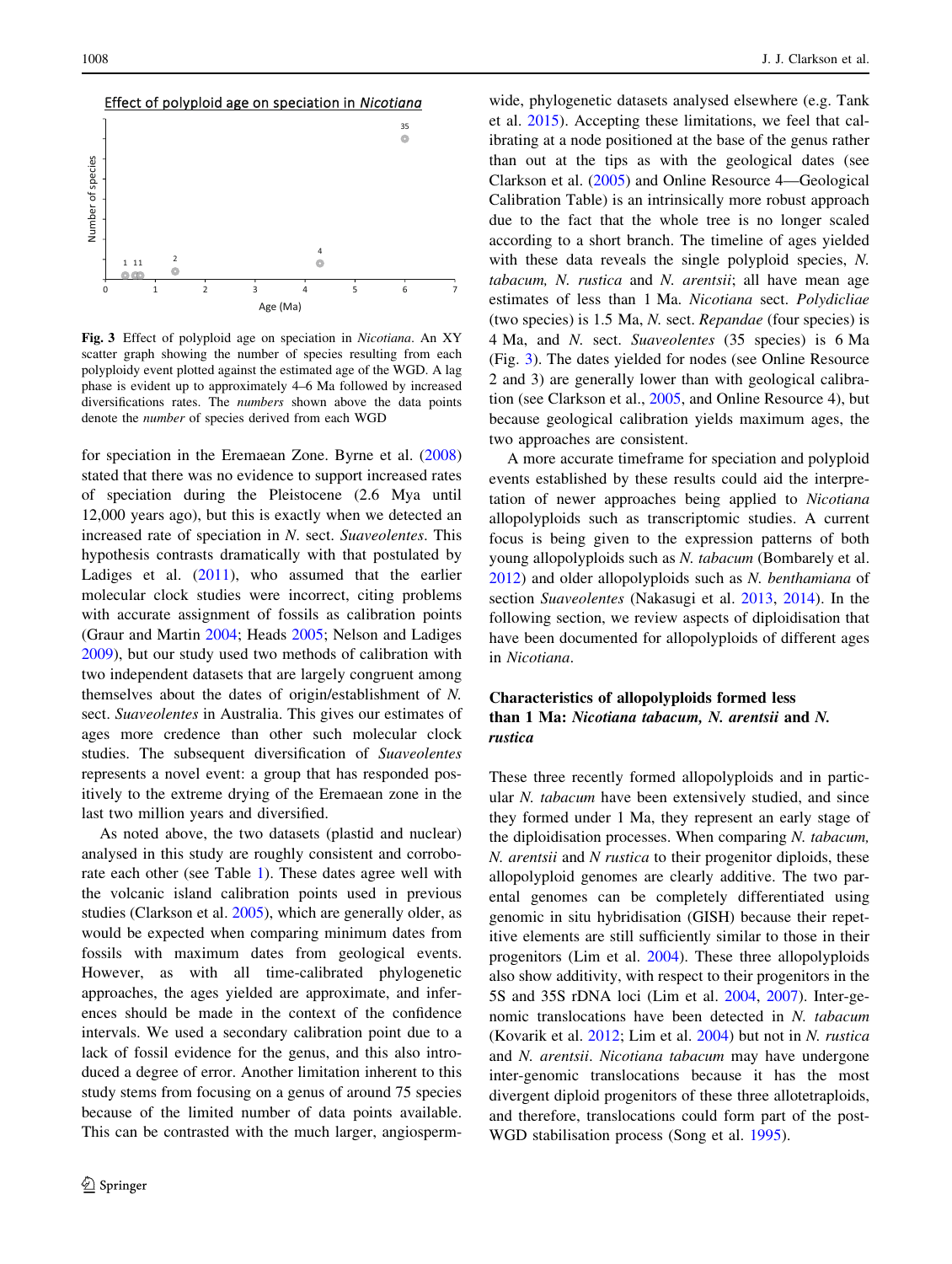Concerted evolution of rDNA has been documented in N. tabacum, N. arentsii and N. rustica (summarised in Kovarik et al. ([2004\)](#page-10-0)) resulting in the rDNA loci being overwritten in a few generations by one dominant progenitor copy. This is usually the maternal copy, but there is at least one example of the paternal copy dominating, in N. tabacum (Chase et al. [2003\)](#page-10-0). The process of rDNA concerted evolution has been documented to occur rapidly after polypoid formation, within just four generations in synthetic tobacco lines (Kovarik et al. [2012;](#page-10-0) Skalicka et al. [2003\)](#page-11-0). Loss of paternally derived genomic repeats was first identified in N. tabacum by Skalicka et al. ([2005\)](#page-11-0), and a subsequent study, using high-throughput sequencing methods, showed this paternal loss is widespread for most repeat types (Renny-Byfield et al. [2011\)](#page-11-0). In N. rustica, repetitive DNA revealed evidence of reduction and rearrangement of repeats from one of the progenitor subgenomes (Lim et al. [2005](#page-10-0)). Transcriptomic data from N. tabacum have shown that there is little evidence for positive selection on homeologs, and therefore, neofunctionalisation of genes seems unlikely due to the young age of this allotetraploid. However, gene silencing of some homeologs was evident, suggesting some degree of modification to gene expression in this young allotetraploid (Bombarely et al. [2012\)](#page-10-0). Genome size values (1C-values) show that the three polyploids are similar to the sum of their progenitor genomes, but they have experienced small amounts of downsizing in the range of 2–5% below additivity (Leitch et al. [2008\)](#page-10-0).

# Characteristics of Nicotiana section Polydicliae (c. 1.5 Ma)

Nicotiana sect. Polydicliae consists of two species, N. quadrivalvis and N. clevelandii, that are native to the deserts of western North America, and their range extends as far north as northern California (Goodspeed [1954](#page-10-0)). Diploidisation has not been extensively studied in this young pair of closely related allopolyploids. The mixing of repetitive elements of different progenitor origin on chromosomes (genomic homogenisation) has been observed using GISH (Lim et al. [2007\)](#page-10-0). This homogenisation seen in sect. Polydicliae can be contrasted with the additivity observed in younger polyploids within the genus (see above) as here the two clear progenitor subgenomes cannot be fully discriminated. The subtelomeric chromatin of N. quadrivalvis only labels with its maternal progenitor type, indicating that these repetitive elements have replaced repeats of paternal origin (Lim et al. [2007](#page-10-0)). Genome size measurements indicate these allopolyploids are approximately the sum of their progenitors but with a small degree of increase (3–8%) above expectation (Leitch et al. [2008\)](#page-10-0).

#### Characteristics of Nicotiana sect. Repandae (c. 4 Ma)

Overall genome size (1C-value) shifts were reported in N. sect. Repandae. These allotetraploid species are not the sum of their progenitor diploid genomes and have undergone downsizing in one species (N. nudicaulis) and unexpectedly significant upsizing (19–29%) in the remaining species with respect to their progenitors (Leitch et al. [2008](#page-10-0)). The elimination of low-copy-number repeats is ubiquitous in N. sect. Repandae, but changes in the highcopy-number repeats in particular have been linked with changes in overall genome size that account for the differences observed between the N. sect. Repandae species (Renny-Byfield et al. [2013\)](#page-11-0). The differences in repeat abundance between species of section N. sect. Repandae also reflect phylogenetic distance (Dodsworth et al. [2016b,](#page-10-0) this issue).

Large numbers of novel transposable elements (TEs) were found to be common in all species of Repandae, but are absent from their progenitor diploid genomes. Therefore, the TEs probably originated in the early evolutionary stages of the polyploid stock before speciation into the four extant species and may be linked to early diploidisation (Parisod et al. [2012\)](#page-11-0). The loss of entire rDNA loci has been documented in Repandae and also the mixing of repeats of different parental origin on chromosomes (Clarkson et al. [2005](#page-10-0)), but progenitor subgenomes can still be distinguished (Dodsworth et al. [2016b\)](#page-10-0).

# Characteristics of N. sect. Suaveolentes (c. 6 Ma)

This is the oldest and most diploidised section, which has diversified to create  $\sim$ 35 extant species. The section ranges from  $n = 15-24$ , which we interpret to represent the result of complex chromosome fusions and translocations, whereas (Goodspeed [1954\)](#page-10-0) believed this range to at least partially be the result of several independent allotetraploid hybridisation events between progenitor species with different chromosome numbers. All phylogenetic results thus far demonstrate that this is not the case, and the formation of N. sect. Suaveolentes was a single event followed by subsequent speciation at the polyploid level. All species in the section are found in Australia and surrounding Pacific Islands with the exception of N. africana. This species is endemic to Namibia and is the earliest diverging lineage within the section based on all phylogenetic data.

The progenitor diploids of N. sect. Suaveolentes are difficult to determine partly because of the antiquity of this event. An ancestor of N. sylvestris has been identified as the paternal progenitor (Clarkson et al. [2010\)](#page-10-0), but evidence based on gene trees suggests various conflicting scenarios for the maternal progenitor. The most likely interpretation of the data suggests that the maternal progenitor was a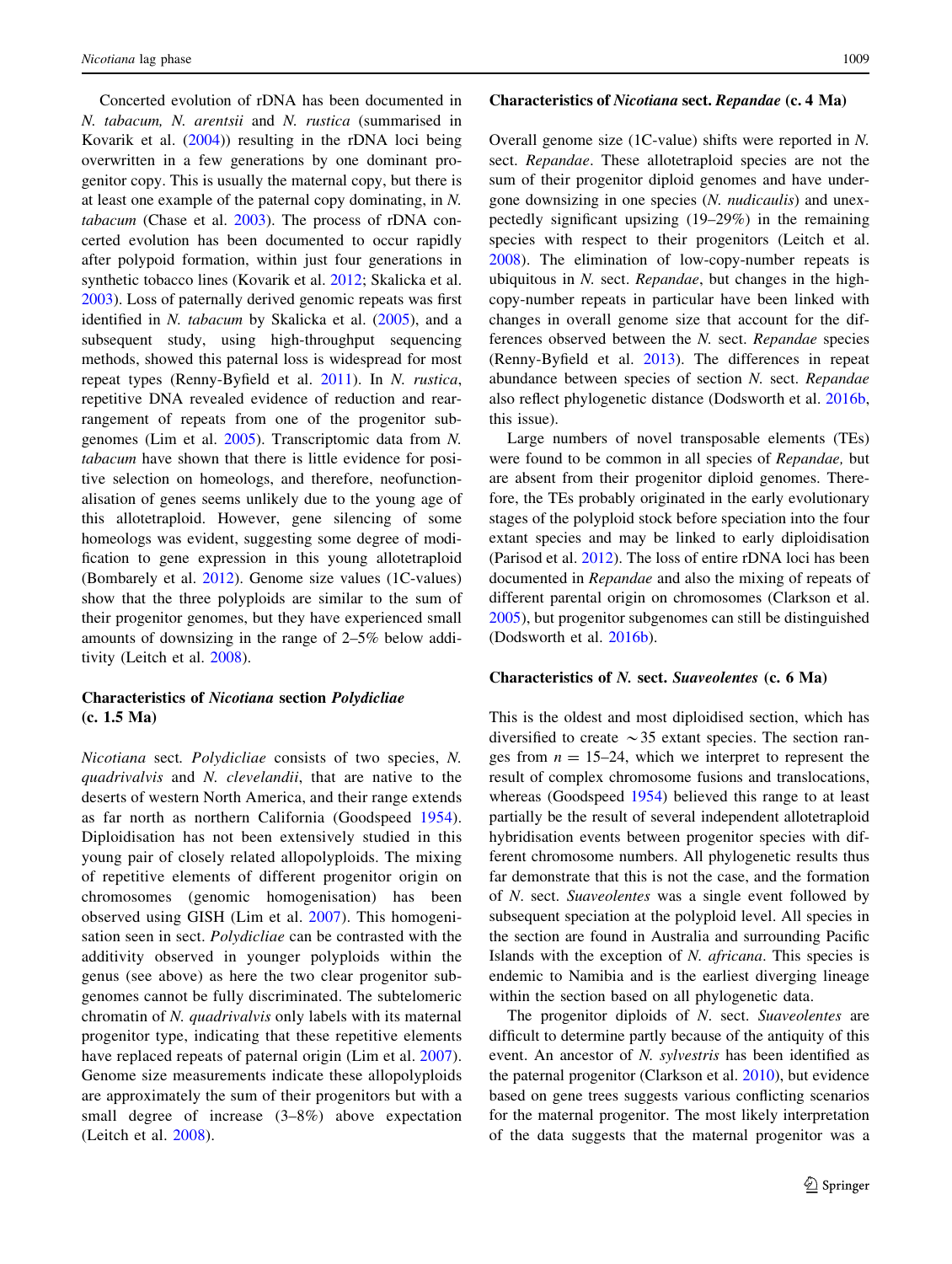hybrid species formed from the ancestral species of the extant sections Noctiflorae and Petunioides (Kelly et al. [2013\)](#page-10-0), although this does not fully account for the variation in all gene trees. It has been suggested that introgression between Suaveolentes species may be widespread (Marks et al. [2011b](#page-11-0)), making species delimitation and phylogeny reconstruction complex because these allopolyploids are hybridising at the polyploid level. However, in four years of fieldwork in Australia (South Australia, Western Australia and the Northern Territory), MWC and SD have yet to observe a specimen that would qualify as a hybrid. Each species appears morphologically and ecologically distinct, and speciation is likely to be ongoing, in contrast to the scenario described by Ladiges et al.  $(2011)$  $(2011)$ .

Biogeographic and distributional studies focusing on the N. sect. Suaveolentes native to Australia show that the species in the wet tropical north and down the eastern seaboard tend to have higher chromosome numbers (the ancestral state), whereas lower numbers predominate in the hot and arid centre of Australia. There is also evidence of genome size reduction from an ancestral  $1C = 5$  pg down to  $1C = \sim 3$  pg in many Australian taxa (Dodsworth, personal communication). Two separate draft genomes have been assembled for N. benthamiana and are available at [www.](http://www.solgenomics.net/) [solgenomics.net/](http://www.solgenomics.net/) and [www.benthgenome.qut.edu.au/](http://www.benthgenome.qut.edu.au/). Transcriptomic data are available from ten tissue types in Nicotiana benthamiana (Nakasugi et al. [20132014](#page-11-0)). We are now at a stage where evidence from genomic and transcriptomic data can be combined to address broader questions of genomic evolution. However, the large-scale sequence datasets available (both transcriptomes and genomes) need to be combined together in a coherent framework addressing the questions arising from the effects of WGD, diploidisation and their relationship with polyploid age.

# Concluding remarks

The genus Nicotiana provides a unique opportunity to study polyploids of different ages ranging from neopolyploids to paleopolyploids. Our current study provides a timeframe for all speciation events including estimating polyploid ages based on genetic distances from their diploid progenitors. These results suggest Nicotiana arentsii is the youngest polyploid at 0.4 Ma and the oldest polyploids are 6 Ma (N. sect. Suaveolentes), a date that agrees with previous molecular estimates. A progression of diploidisation events has been established for allopolyploids of different ages in Nicotiana (discussed in detail above), which stabilises and transforms their genomes (see Fig. [1](#page-5-0) of Wendel [2015](#page-11-0)). Older polyploids in Nicotiana have undergone more speciation than younger ones (Fig. [3](#page-7-0)), and although with increasing time we might expect any lineage to steadily diversify, this curve appears steep (in particular due to the N. sect. Suaveolentes data point). The progenitors of N. sect. Suaveolentes (the oldest polyploids estimated at 6 Ma) are found in South America, and these polyploids have colonised new niches in Australia and some Pacific islands. In the second oldest group, N. sect. Repandae (estimated at 4.3 Ma), species have colonised new environments (e.g. the Revillagigedo Islands) from mainland Mexican diploid progenitors. We hypothesise that it is the processes associated with diploidisation occurring during the post-WGD period that led to an increase in the diversification rates millions of years after the WGD event (Dodsworth et al. [2016a\)](#page-10-0). This phenomenon is analogous to the lag period between WGD and diversification described at higher taxonomic levels in angiosperms (Schranz et al. [2012](#page-11-0); Soltis et al. [2009;](#page-11-0) Tank et al. [2015\)](#page-11-0). However, it is still unclear whether it is solely diploidisation or this plus colonisation that has played the most important role in increasing diversification rates in N. sect. Suaveolentes.

Diploidisation progresses through a series of stages (described above) that are evident in the genus due to the natural range of allopolyploid ages documented. Only in the range of approximately 4–6 million years do the genomic benefits of polyploidy appear to be having a marked effect on speciation (Fig. [3](#page-7-0)). It remains unclear exactly what has enabled the progenitor of N. sect. Suaveolentes to radiate into 35 species, but the answer might lie in the documented chromosome number reductions that could be a response to harsh environments and high selection pressure. These rearrangements may have resulted in the formation of beneficial new linkage groups on recently fused chromosome arms (Stebbins [1950\)](#page-11-0). Another explanation might be related to the colonisation of new relatively underexploited areas due to the progenitors of N. sect. Suaveolentes inhabiting South America; their subsequent colonisation of Australia, Pacific islands and Namibia opened up new terrain to them. Therefore, the availability of new niches is likely another factor related to their evolutionary success. One puzzle that still remains is why the earliest diverging lineage in section Suaveolentes, N. africana, found in Namibia, has not undergone a similar burst of speciation as its sister group in Australia. To our knowledge, this study is the first report of a substantial lag phase being investigated at the species level within a genus.

Acknowledgements We would like to thank the Bentham-Moxon Trust for fully funding the costs for JC to attend the International Polyploidy and Hybridisation meeting in 2016. Thanks to Andrew Leitch for useful discussions on diploidisation in Nicotiana and Laura Kelly for sharing LFY sequence data. We are grateful that the CIPRES Science Gateway provided us with server access for our phylogenetic analyses. Thanks also to Dion Devey, Robyn Cowan and Laura Martinez-suz for providing technical support.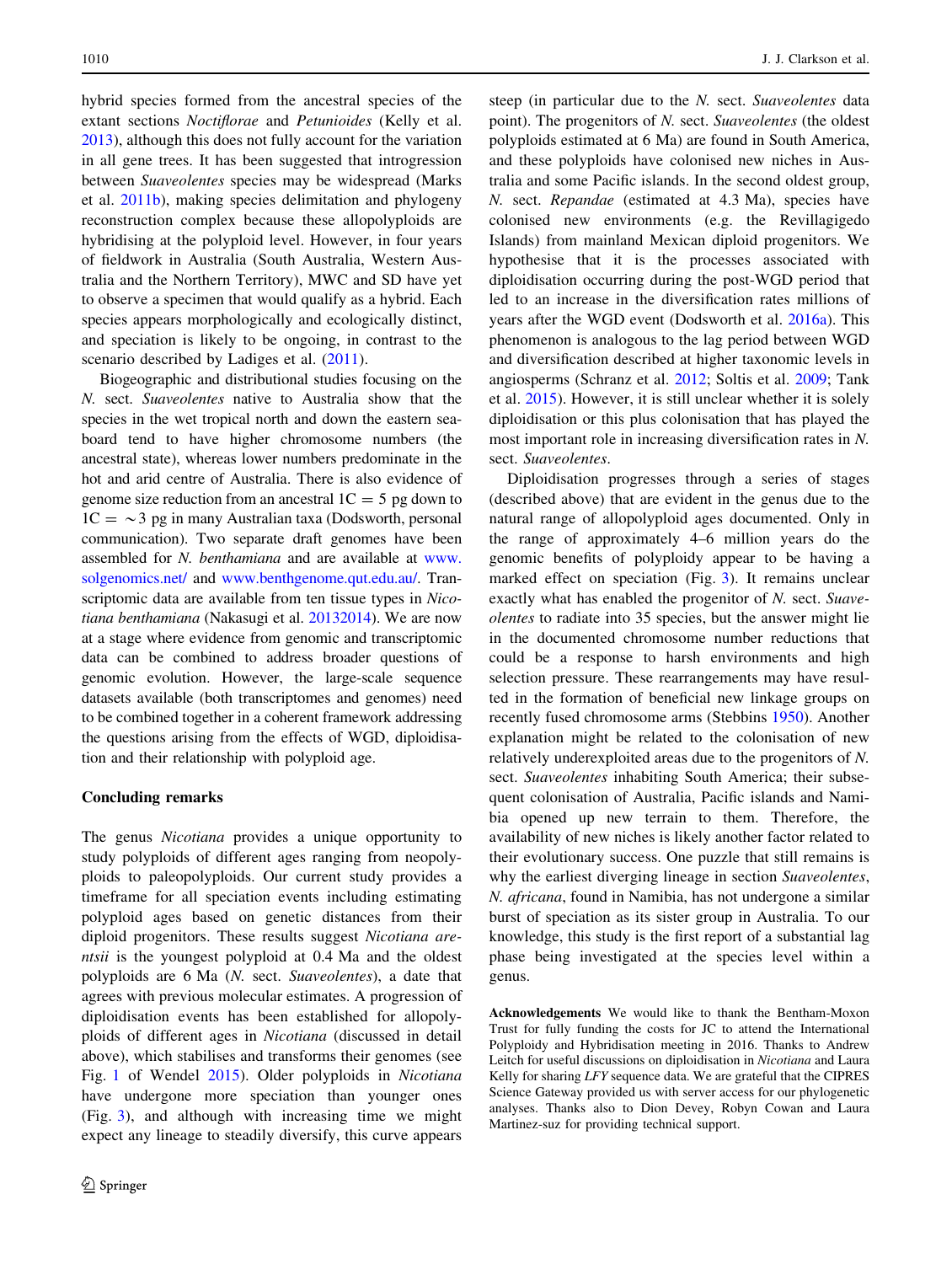#### <span id="page-10-0"></span>Compliance with ethical standards

Conflict of interest The authors declare that we have no conflict of interest.

Human and animal rights This article did not involve any testing on humans or animals.

Open Access This article is distributed under the terms of the Creative Commons Attribution 4.0 International License ([http://crea](http://creativecommons.org/licenses/by/4.0/) [tivecommons.org/licenses/by/4.0/\)](http://creativecommons.org/licenses/by/4.0/), which permits unrestricted use, distribution, and reproduction in any medium, provided you give appropriate credit to the original author(s) and the source, provide a link to the Creative Commons license, and indicate if changes were made.

#### Information on Electronic Supplementary Material

Online Resource 1. Figure showing combined nuclear (GS and LFY) parsimony bootstrap tree. Elevated support is used as an indication of congruence between the two datasets.

Online Resource 2. Time-calibrated plastid tree displaying mean age estimates for all nodes. Yielded from Bayesian relaxed molecular clock method implemented in BEAST2 (Bouckaert et al. 2014) and using fossil derived calibration. Tree topology identical to Fig. [1](#page-5-0) but here node ages are displayed rather than HPD values.

Online Resource 3. Time-calibrated nuclear tree displaying mean age estimates for all nodes. Yielded from Bayesian relaxed molecular clock method implemented in BEAST2 (Bouckaert et al. 2014) and using fossil derived calibration. Tree topology identical to Fig. [2](#page-6-0) but here node ages are displayed rather than HPD values.

Online Resource 4. Table showing node ages for allopolyploids yielded by time calibrated phylogenetic analyses (BEAST2) using geological calibration points. The node associated with N. cordifolia– N. solanifolia was calibrated at 2.4 million years and the N. nesophila, N. stocktonii–N. repanda node was calibrated at 1.1 million years.

#### References

- Bombarely A, Edwards KD, Sanchez-Tamburrino J, Mueller LA (2012) Deciphering the complex leaf transcriptome of the allotetraploid species Nicotiana tabacum: a phylogenomic perspective. BMC Genomics 13:406. doi:[10.1186/1471-2164-13-406](http://dx.doi.org/10.1186/1471-2164-13-406)
- Bouckaert R, Heled J, Kühnert D, Vaughan T, Wu C-H, Xie D et al (2014) BEAST 2: a software platform for bayesian evolutionary analysis. PLoS Computat Biol 10:e1003537. doi[:10.1371/](http://dx.doi.org/10.1371/journal.pcbi.1003537) [journal.pcbi.1003537](http://dx.doi.org/10.1371/journal.pcbi.1003537)
- Byrne M et al (2008) Birth of a biome: insights into the assembly and maintenance of the Australian arid zone biota. Molec Ecol 17:4398–4417
- Chase MW et al (2003) Molecular systematics, GISH and the origin of hybrid taxa in Nicotiana (Solanaceae). Ann Bot (Oxford) 92:107–127
- Clarkson JJ, Knapp S, Garcia VF, Olmstead RG, Leitch AR, Chase MW (2004) Phylogenetic relationships in Nicotiana (Solanaceae) inferred from multiple plastid DNA regions. Molec Phylogen Evol 33:75–90
- Clarkson JJ, Lim KY, Kovarik A, Knapp S, Chase M, Leitch AR (2005) Long-term genome diploidization in allopolyploid Nicotiana section Repandae (Solanaceae). New Phytol 168:241–252
- Clarkson JJ, Kelly LJ, Leitch AR, Knapp S, Chase MW (2010) Nuclear glutamine synthetase evolution in Nicotiana: phylogenetics and the origins of allotetraploid and homoploid (diploid) hybrids. Molec Phylogen Evol 55:99–112
- Dodsworth S et al (2015) Genomic repeat abundances contain phylogenetic signal. Syst Biol 64:112–126
- Dodsworth S, Chase MW, Leitch AR (2016a) Is post-polyploidization diploidization the key to the evolutionary success of angiosperms? Bot J Linn Soc 180:1–5
- Dodsworth S, Jang T-S, Struebig M, Chase MW, Weiss-Schneeweiss H, Leitch AR (2016b) Genome-wide repeat dynamics reflect phylogenetic distance in closely related allotetraploid Nicotiana (Solanaceae). Pl Syst Evol (First Online). doi[:10.1007/s00606-](http://dx.doi.org/10.1007/s00606-016-1356-9) [016-1356-9](http://dx.doi.org/10.1007/s00606-016-1356-9)
- Felsenstein J (1985) Confidence limits on phylogenies: an approach using the bootstrap. Evolution 39:783–791
- Goodspeed TH (1954) The genus Nicotiana. Chronica Botanica Company, Waltham
- Graur D, Martin W (2004) Reading the entrails of chickens: molecular timescales of evolution and the illusion of precision. Trends Genet 20:80–86
- Hamrick JL, Godt MJW (1989) Allozyme diversity in plant species. In: Brown AHD, Clegg MT, Kahler AL, Weir BS (eds) Plant population genetics, breeding and genetic resources. Sinauer Publishing, Sunderland, pp 43–63
- Heads M (2005) Dating nodes on molecular phylogenies: a critique of molecular biogeography. Cladistics 21:62–78
- Kelly LJ, Leitch AR, Clarkson JJ, Hunter RB, Knapp S, Chase MW (2010) Intergenic recombination events and evidence for hybrid speciation in Nicotiana (Solanaceae). Molec Biol Evol 27:781–799
- Kelly LJ, Leitch AR, Clarkson JJ, Knapp S, Chase MW (2013) Reconstructing the complex evolutionary origin of wild allopolyploid tobaccos (Nicotiana section Suaveolentes). Evolution 67:80–94
- Knapp S, Chase MW, Clarkson JJ (2004) Nomenclatural changes and a new sectional classification in Nicotiana (Solanaceae). Taxon 53:73–82
- Kovarik A et al (2004) Concerted evolution of 18-5.8-26S rDNA repeats in Nicotiana allotetraploids. Biol J Linn Soc 82:615–625
- Kovarik A, Renny-Byfield S, Grandbastien MA, Leitch AR (2012) Evolutionary implications of genome and karyotype restructuring in Nicotiana tabacum L. In: Soltis PS, Soltis DE (eds) Polyploidy and Genome Evolution. Springer, Berlin, pp 209–224
- Ladiges PY, Marks CE, Nelson G (2011) Biogeography of Nicotiana section Suaveolentes (Solanaceae) reveals geographical tracks in arid Australia. J Biogeog 38:2066–2077
- Leitch IJ, Hanson L, Lim KY, Kovarik A, Chase MW, Clarkson JJ, Leitch AR (2008) The ups and downs of genome size evolution in polyploid species of Nicotiana (Solanaceae). Ann Bot (Oxford) 101:805–814
- Lim KY, Matyasek R, Kovarik A, Leitch AR (2004) Genome evolution in allotetraploid Nicotiana. Biol J Linn Soc 82:599–606
- Lim KY, Matyasek R, Kovarik A, Fulnecek J, Leitch AR (2005) Molecular cytogenetics and tandem repeat sequence evolution in the allopolyploid Nicotiana rustica compared with diploid progenitors N. paniculata and N. undulata. Cytogenet Genome Res 109:298–309
- Lim KY, Kovarik A, Matyasek R, Chase MW, Clarkson JJ, Grandbastien MA, Leitch AR (2007) Sequence of events leading to near complete genome turnover in allopolyploid Nicotiana within five million years. New Phytol 175:756–763
- Marks CE (2010) Definition of South Pacific taxa of Nicotiana section Suaveolentes (Solanaceae). Muelleria 28:74–84